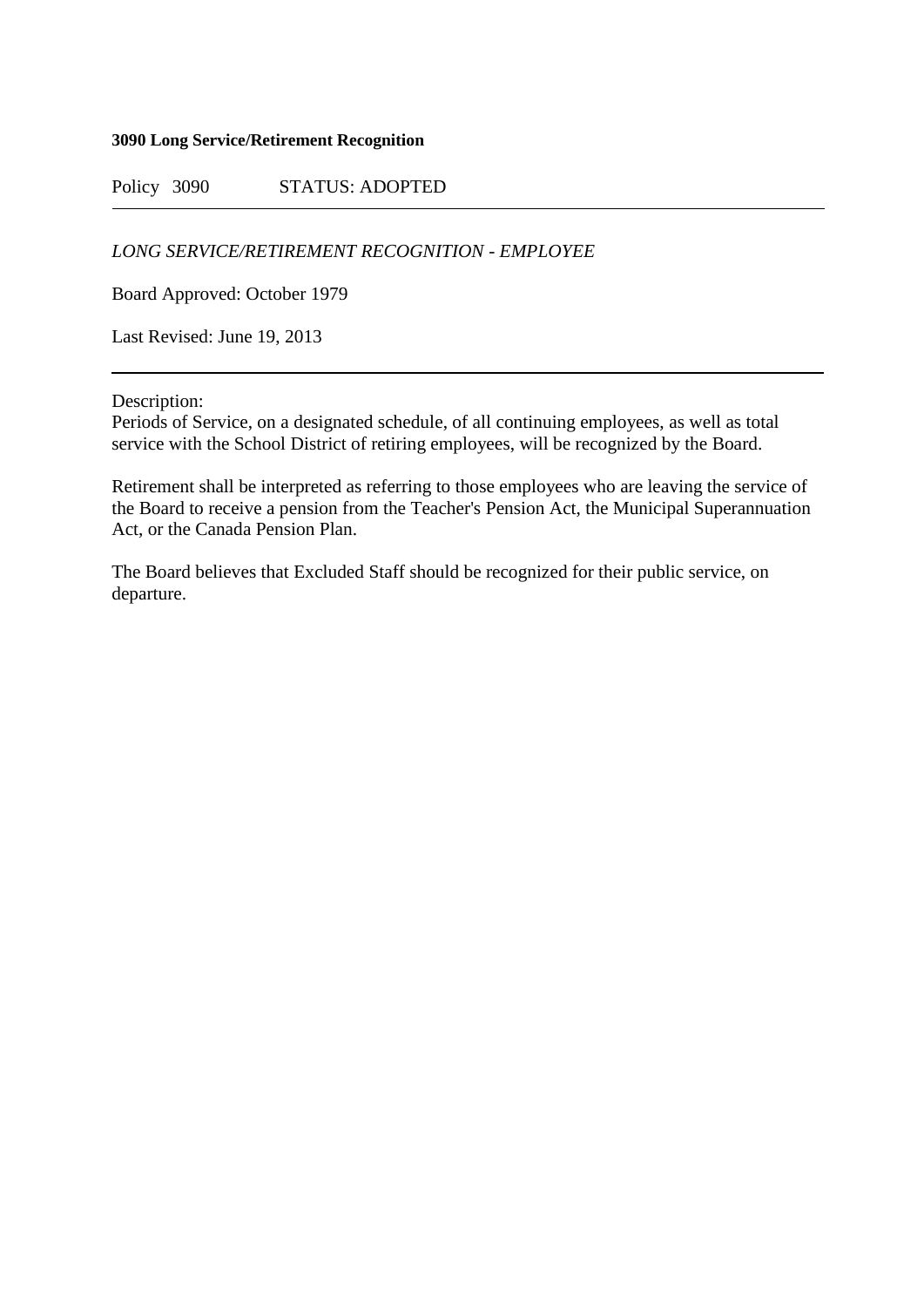## *LONG SERVICE/RETIREMENT RECOGNITION - EMPLOYEE*

Board Approved: October 1979

Last Reviewed: June 19, 2013

#### Description: **Long Service Recognition**

Continuing employees will be recognized by the Board of Education in progressive service intervals according to the following schedule:

- 10 years service presentation of 10 year pin
- 15 years service presentation of l5 year pin
- 20 years service presentation of 20 year (Silver) pin
- 25 years service presentation of 25 year (Gold) pin, Engraved Watch
- 30 years service presentation of 30-year (Gold with Ruby) pin, District Cheque of \$350
- 35 years service presentation of 35-year (Gold with Ruby & Diamond) pin, District Cheque for \$500
- 40 years service presentation of 40 year (Gold with Ruby, Sapphire & Diamond) pin, District Cheque for \$650

The presentation of pins will be made respectively by the Principal of the school to which the honoured teacher is assigned and/or the Supervisor of the department of which the honoured employee is a component at a time and place to be determined by the Principal/Supervisor. A list of recipients will be sent to the Principals/Supervisors in the spring of each year.

### **Retirement with 25, 30, 35, 40-Year Service Recognition**

An invitation to a recognition dinner, to be held in June of each year, will be extended to continuing 25, 30, 35, 40 Year Service Employees and spouses (escorts), retirees and spouses (escorts), trustees and District Staff and Supervisors.

- 25 years of service will be recognized by the Board with a presentation of an engraved watch
- 30 years of service will be recognized by the Board with presentation of a cheque in the amount of \$350
- 35 years of service will be recognized by the Board with presentation of a cheque in the amount of \$500
- 40 years of service will be recognized by the Board with presentation of a cheque in the amount of \$650

Retiring employees will be recognized by the Board on the basis of years of service to School District No. 59: